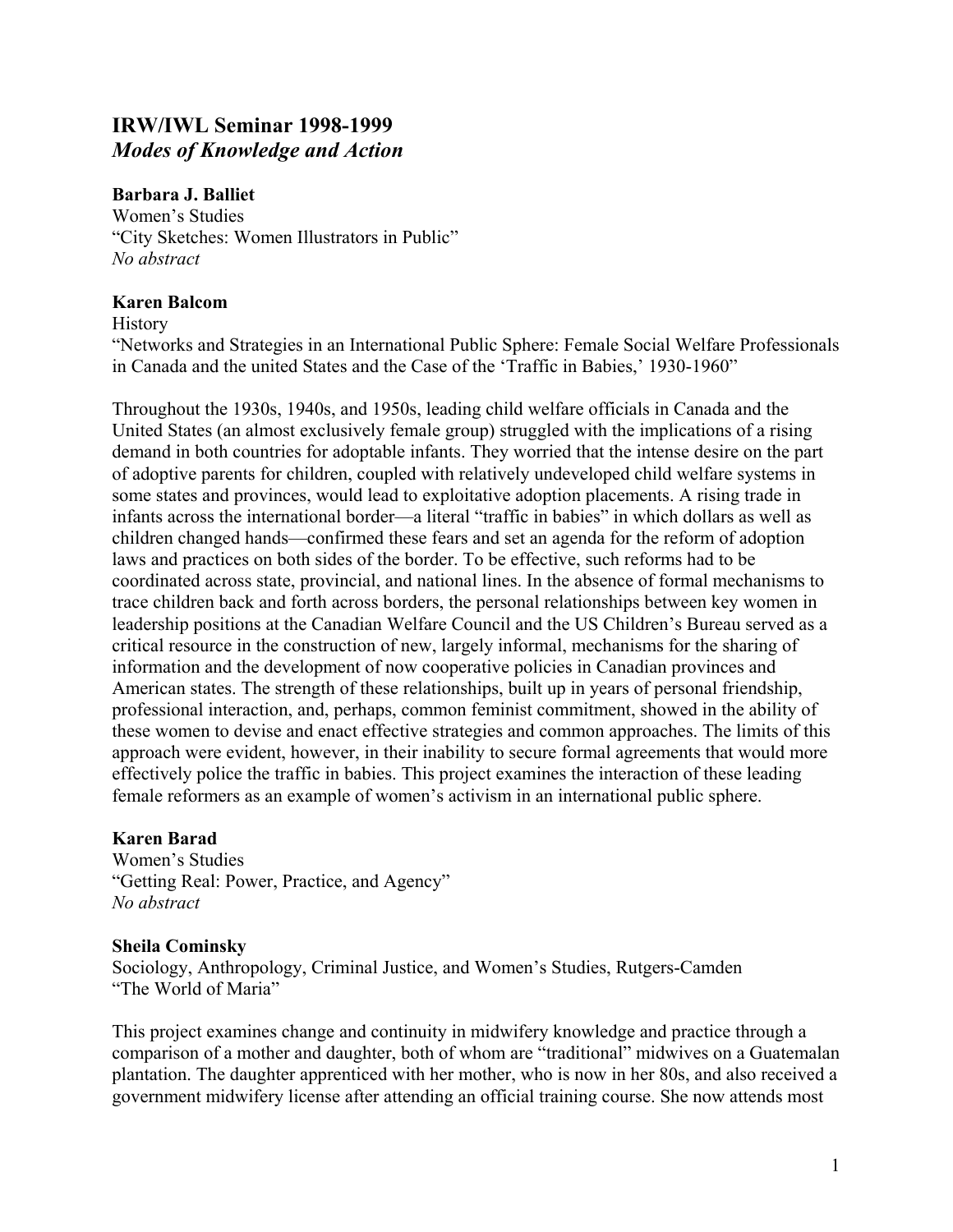of the deliveries in the plantation and nearby areas. In what ways have mother and daughter adapted, accommodated, or maintained their ritual, social, and obstetrical roles and their knowledge in light of the pressures from the dominant biomedical system? Has the daughter's acquired knowledge of biomedical obstetrics been accompanied by a loss of her mother's knowledge or has it empowered her? How does she utilize or combine her knowledge in her practice? I trace the impact of medicalization and commoditization on the midwives' authoritative knowledge and practices over a period of 22 years of periodic fieldwork and address the influence of the changing policies that, while aimed at improving deliveries through the training and control of the midwives may also have significant implications for women's health and their access to health care.

#### **Cynthia R. Daniels**

Political Science "Gender, Citizenship, and State Power"

Feminist scholars have long struggled with the questions of relationship of state power to gender inequality. Transformations in the global political economy—which have produced profound challenges to welfare state policies worldwide—have added new levels of complexity to these questions in the 1990s. This project analyzes major developments in US gender-related public policies which have been in part produced (and justified) by such shifting global relations. To what extent do such shifts affirm women's claims to self-sovereignty and citizenship? To what extent to they undermine these? While focused specifically on US policy, this project explores broader theoretical questions regarding the relation of the individual to the nation-state and the need to rethink the terms of liberal citizenship as prerequisite for gender equality.

## **Judith Gerson**

Sociology and Women's Studies "In Between States: German Jewish Refugees, 1933-1945"

The purpose of this project is to interrogate a wide range of identity claims German Jews made at various points in their journeys to escape Nazi rule and resettle in the States. The concept of identity claims provides an empirical tool to specify how a group of people understood the widest range of their identities and represented that knowledge to themselves and various others. Ultimately, when complete, I anticipate that these identity narratives will reveal a more appropriately complex and inclusive understanding of public spheres and public cultures.

## **Sherry Gorelick**

Sociology "Feminists and the Israeli/Palestinian Conflict"

Although the peace and women's movements have often been rent asunder by conflicts between Jews and others over the Israeli/Palestinian conflict, women's organizations have also been in the forefront of forging and constituency for Israel/Palestinian peace long before the Madrid International Conference and the secret Oslo negotiations between the PLO and Israel were even on the agenda. What has made it possible for women to play this role, and what have been the major impediments? What has structured what they "know" and how they put that knowledge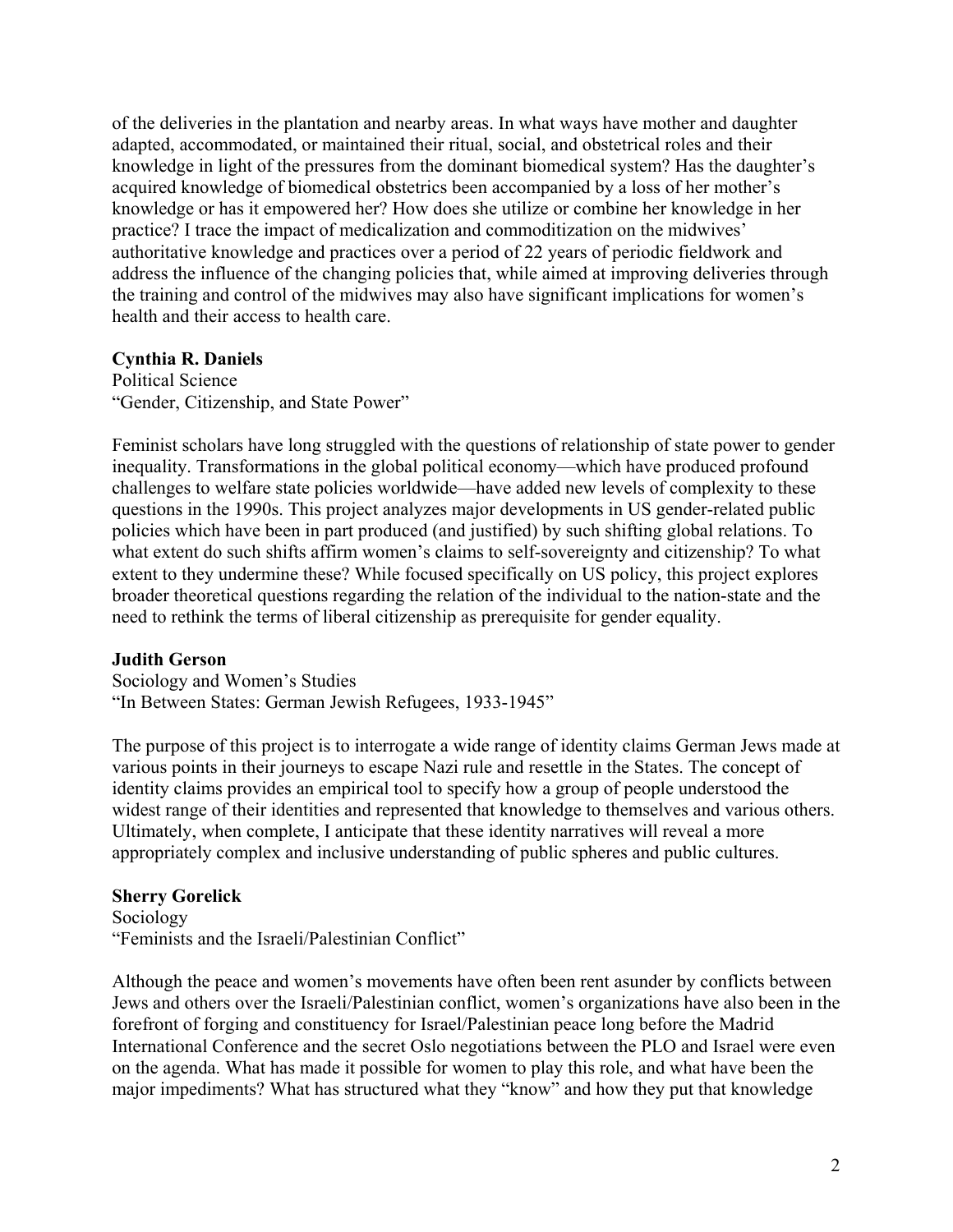into action? Using oral histories with activists in the Jewish feminist movement for Israeli/Palestinian peace, and participant observation at a variety of organizational meetings and historic conferences of both Israeli/Palestinian and diaspora Jewish peace movements, I try to illuminate the links between experience (both macroscopic/historical and microscopic/ interactional), identity, knowledge, ideology, and action.

#### **Radha Hedge**

School of Communication, Information & Library Studies "Talk, Text, Illusions: Dilemmas of Representation and the Production of Transnational Feminist Knowledge"

Globalization has introduced new issues and challenges to feminist research practices. The question of who is saying what and for whom resonate powerfully for feminist scholars who are concerned with transnational issues that bridge communities/national boundaries. What does it mean to do feminist research at this global moment? Some complex epistemological choices guide the specific processes negotiating talk/silence in the field and translating it into the language of academia. How real or illusory is the knowledge that is produced? In the project, I revisit my own transnational presence as an ethnographer in a small south Indian town where I talked to women who had committed female infanticide. How does one present stories of oppression without spectacalizing misery or reproducing the archetypal third-world image of misery and doom? There are ethical, political, and aesthetic choices one has to make in the process of representation. Methodological taken-for-granteds will be examined and the role of communication will be scrutinized. My intention is to examine epistemic biases and their implications in defining agency and constraint in women's lives.

## **Beth Hutchison**

IRW and Women's Studies "Asserting and Enacting Lesbian and Gay identities" *No abstract* 

## **Alice Kessler-Harris**

History and Women's Studies "Gender and the Construction of Social Policy in the United States from 1920 to 1970" *No abstract* 

## **Laura Y. Liu**

Geography

"Citizenship and Chinese Immigrant Women: Community Groups, the INS, and Transnational Capital"

My project seeks to interrogate issues of gender and the public sphere by looking at constructions of citizenship status though the case of undocumented Chinese immigrant women workers in the US. The project adopts an "intersectional" approach to the immigrant subject one that takes race, class, and gender to be mutually constituted as well as mutually constitutive—in order to understand the relationships between geographical and institutional scales of the community, the nation, and global movements of capital and labor. Examining who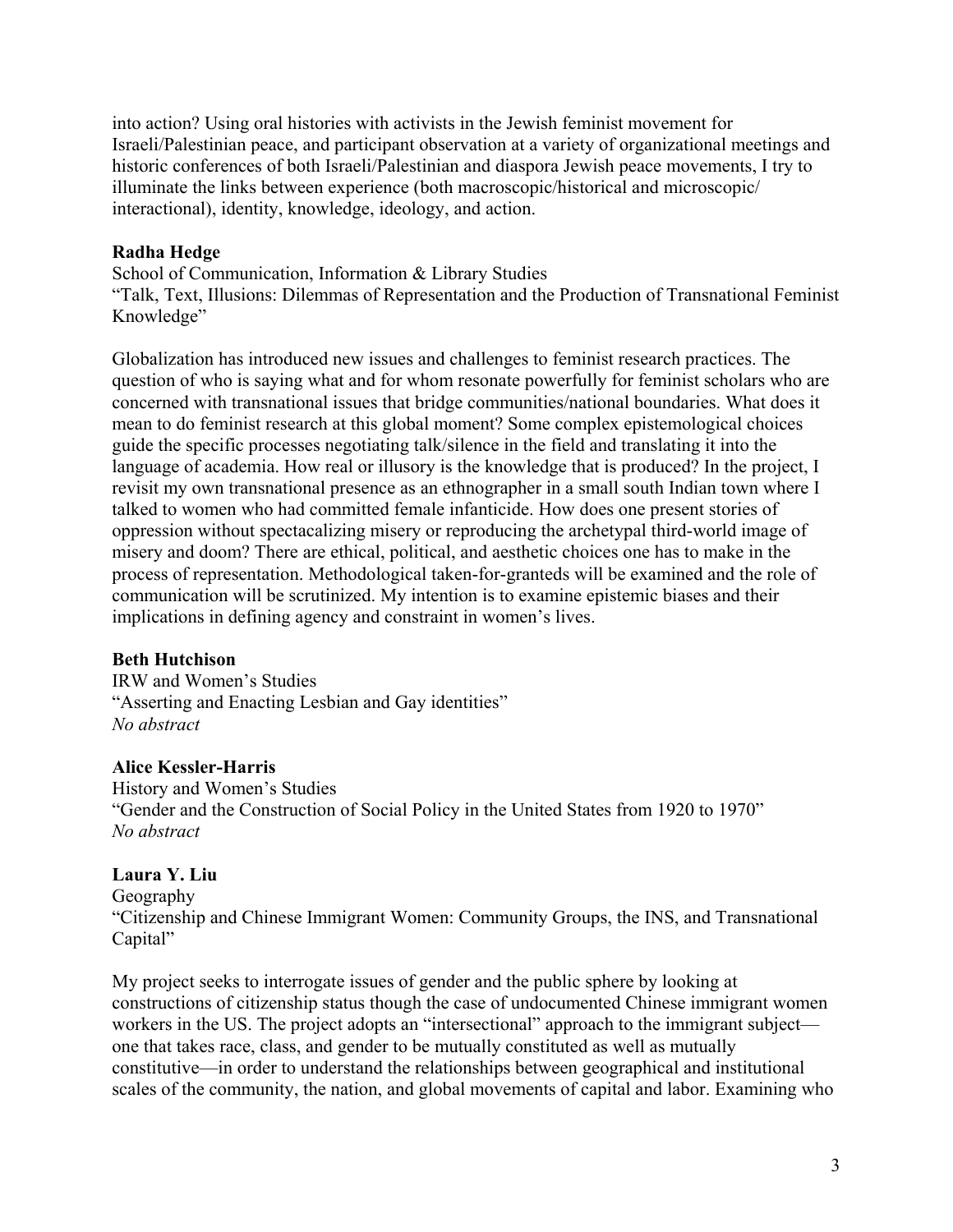produces knowledge for and about these women reveals that the public sphere and its "counterpublics " are never neutrally or adequately "public." Through an analysis of changes in immigration law and policy, I show the ways that the policing of immigration by the INS serves nation-building, while trade agreements and the labor of undocumented immigrant women workers serves global capital. Mediating between the two are community groups working around and often toward citizenship rights to insert the undocumented woman worker into the public sphere. Reading the immigrant subject as always racialized, classed, and gendered allows us to better understand community responses to changes in immigration law. Examining strategies of community organizing and action through the immigrant subject disrupts the notion that the subject is ever "neutral" and exposes the white, male, hetero-normativity behind the citizen subject.

#### **Jo Ann Pinto**

Accounting & Information Systems, Rutgers-Newark "Towards Gender Equality in Accounting"

Current studies indicate that approximately 50% of all new entrants into the accounting profession are female. At the same time, however, only 5% of the partners in public accounting firms are women and the ranks of senior financial officers in both large and small organizations are thinly populated by female professionals.

Women have been entering the field of public accounting in large numbers for two decades; however, partnership opportunities, which usually are made around the twelfth year of employment, are rarely extended to female professionals. Prior studies, which, ironically, have been conducted by male researchers, suggest that women frequently fall off the partnership track due to conflicts with childbearing activities. While the explanation may be partially true, anecdotal evidence points to the fact that female CPAs are routinely assigned to less prestigious clients within the firm's client mix, which leads to women occupying a second-class status within the firm's organizational structure.

The implications of gender bias in public accounting reach far beyond the firms in which this occurs. Accounting information is utilized to make decisions about the allocation of real economic resources in our society. This extends to organizations of all stripes, including not-forprofit, governmental, and educational entities. To the extent that women are systematically excluded from the highest echelons of the production and dissemination of this information, economic equality between the sexes remains an elusive goal.

#### **Liss Platt**

Visual Arts, Mason Gross School of the Arts "Is Your Baby Gay?"

The research I am undertaking will enhance the critical apparatus that I will be using to make a thirty-minute videotape titled *Is Your Baby Gay?* The videotape will be an experimental narrative which critically examines the tendency of current scientific discourse and popular media to promote biologically based explanations for homosexuality. This project provided an opportunity to engage with the socio-political issues at stake in such a deterministic view of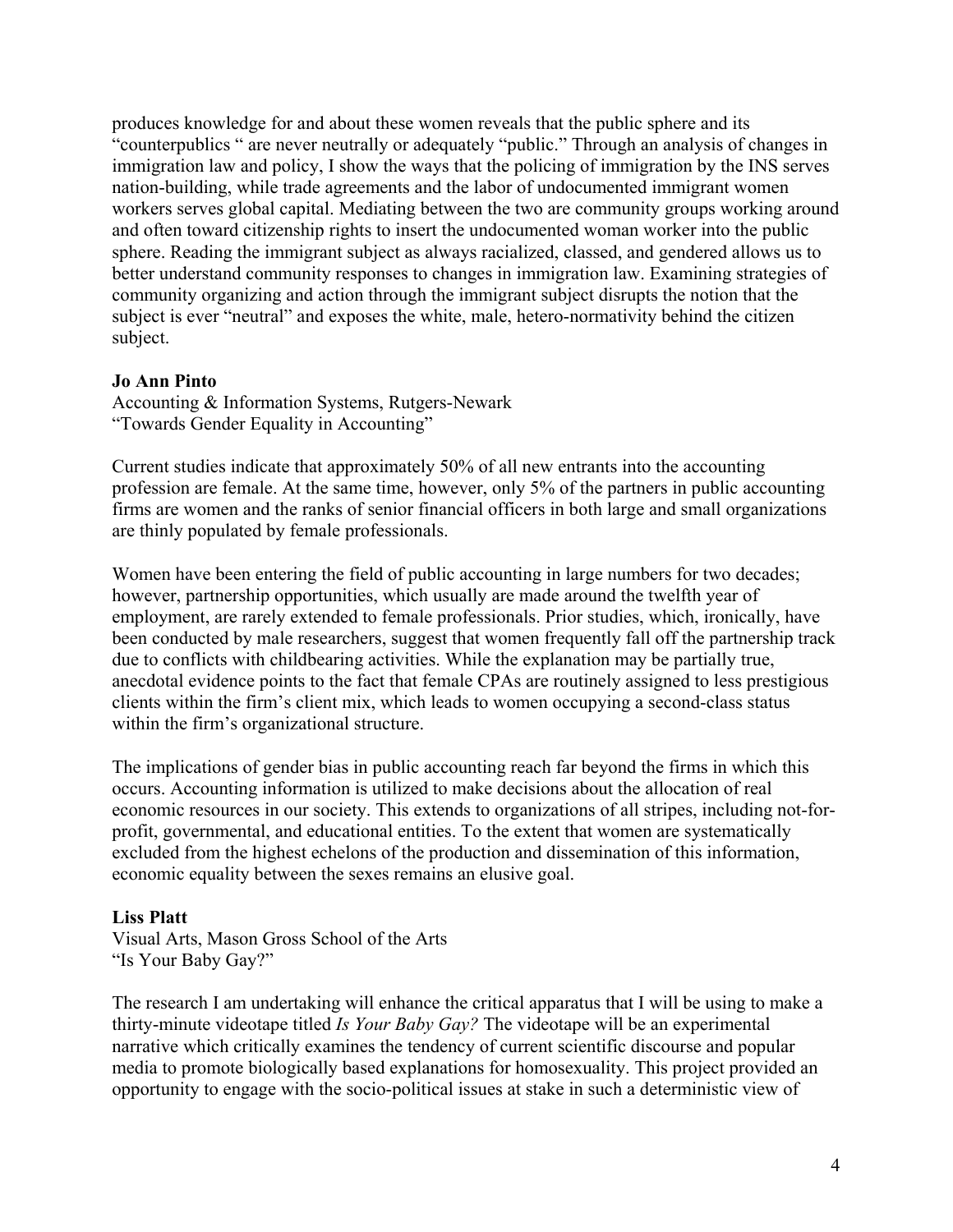human sexuality and encompasses the following questions: Will establishing a biological "difference" help lesbians and gays attain civil rights (and how might the history of civil rights and women's movements make this more legible?)? Why is the belief that "gays are born that way" so appealing to such a broad spectrum of the public from gay activists to conservatives to the scientific community? How does science construct certain subject positions for women, lesbians, and gay men? What is the relationship of homophobia to scientific inquiry (is anyone looking for a "straight" gene?)?

# **Rupal Oza**

Geography

"Contentious Bodies: Gender, Globalization, and the Politics of Culture in India"

Television in India is a relatively new phenomenon that has an assertive existence since the introduction of foreign satellite channels in 1991. The explosion of the visual domain in conjunction with economic reform policies of liberalization has given rise to anxieties of a modernizing state. With particular reference to the construction of the female icon, my research attempts to unravel the particularities of modernity in India, suggest how and why the anxiety with modernity is debated through the female icon, and articulate how globalization is manifest from the perspective of the "third world." Three interrelated questions frame my investigation: 1) What are the public knowledges of globalization that television in India creates? 2) What kinds of anxieties with identity, gender, and nation do these knowledges generate? 3) How do the state, civil society, and domestic and multinational capital counter, react, and adjust to these anxieties?

#### **Joanna Regulska**

Geography and Center for Russian, Central, & East European Studies "The New 'Other' European Woman" *No abstract* 

## **Kirsten S. Wever**

Labor Studies & Employment Relations "Women as Change Agents in the World of Work: An International Comparative Perspective"

The field of comparative industrial relations continues to "black box" women, using familiar theories and databases that assume a male-as-default model. Women's agency in the public sphere, especially the world of paid employment, is consistently ignored or assumed away. However, this field is in principle the best starting point for understanding women and work, offering an interdisciplinary understanding of employment relations built around key sociological, political, and economic variables. Breaking out of the mainstream research model, my project places women and work in comparative international perspective, combining qualitative with quantitative analysis. I start with a comparison of macro-level data from twenty advanced capitalist economies on women's incomes and earning, occupational and sectoral segregation, labor force participation, and other labor market outcome variables. The research probes the key variables (historical, institutional, economic, and cultural) that influence a counter-intuitive pattern of cross-national labor market outcomes in the Untied Stats, a typical "liberal case," the typically "conservative" case of Germany, and social democratic Finland. I will couch these cases in an international context to develop a typology of countries, counter to